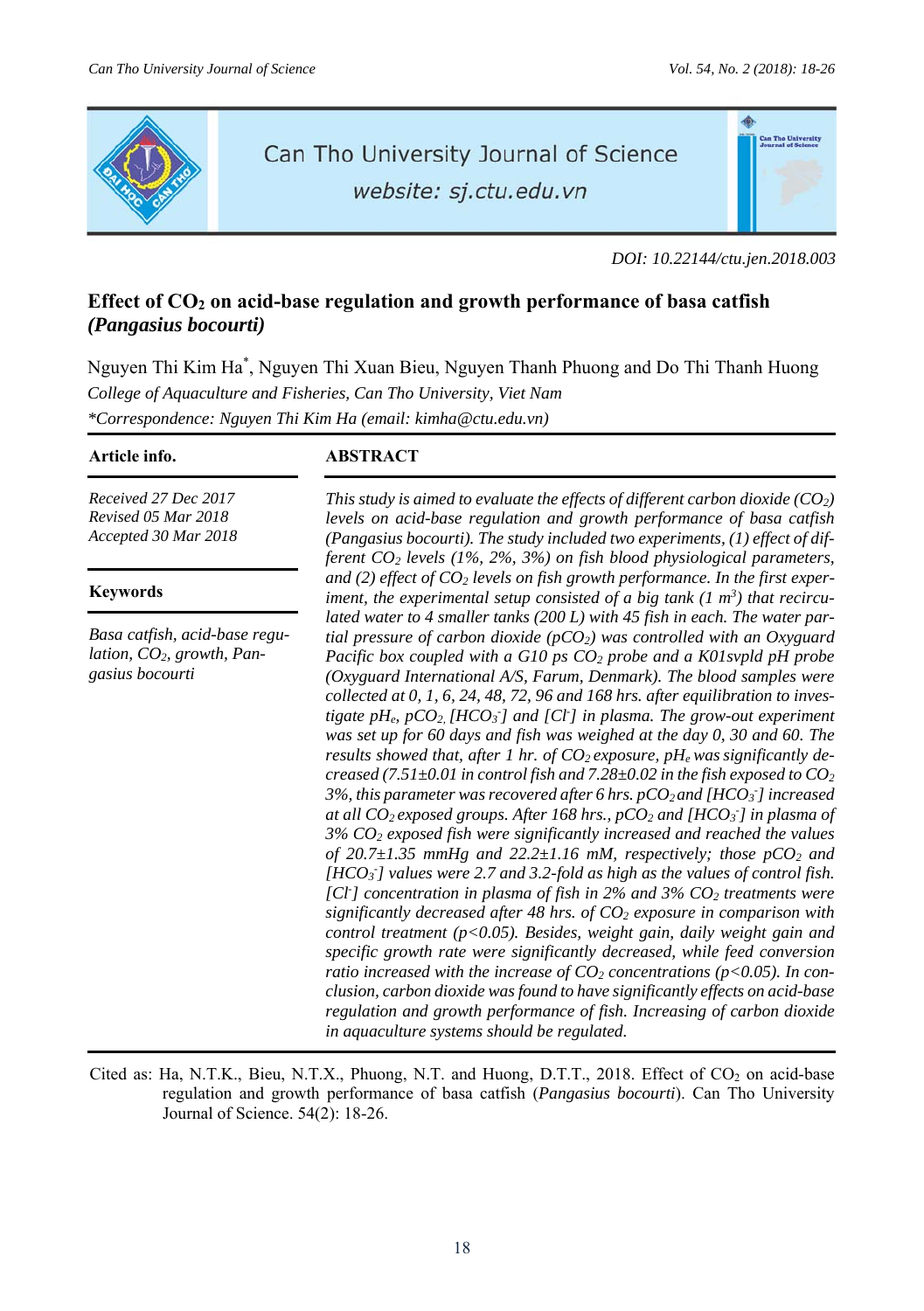# **1 INTRODUCTION**

CO2 content in the atmosphere has been increased with the economic development or with the industrialization process.  $CO<sub>2</sub>$  was 278 ppm in 1750s and increased to 390.5 ppm in 2011 (Flato *et*   $al., 2013$ ). The value of  $CO<sub>2</sub>$  is estimated to reach 421-936 ppm in the year of 2100. The surface water absorbs about one third of total  $CO<sub>2</sub>$  content that results in the decrease of pH. It is estimated that the pH value will decrease 0.3-0.4 unit in the end of 21<sup>st</sup> century if compared to current value (Hartmann *et*   $al., 2013). CO<sub>2</sub>$  is a toxic element to aquatic animals.  $CO<sub>2</sub>$  in aquatic system may come from the atmosphere, the respiratory of cultured species as well as microbio activities. The  $CO<sub>2</sub>$  concentration mostly increases in the period of no photosynthesis of phytoplankton and reduces the pH of cultured ponds (Wurts and Durborow, 1992). The present of  $CO<sub>2</sub>$  in aquatic environment may influence growth performance as well as the change in physiology of aquatic animals. The water-breathing fish is more sensitive to  $CO<sub>2</sub>$  than air-breathing one, because of the lower CO<sub>2</sub> partial pressures of their body fluids; therefore, high concentration of  $CO<sub>2</sub>$  in water influences the diffusion of  $CO<sub>2</sub>$  from blood to environment (Ultsch and Jackson, 1996).  $CO<sub>2</sub>$  is a small non-polar molecule, which can easy pass the cell membrane and acidify the blood of animal due to the activity of carbonic anhydrase that converts CO2 to carbonic acid. The biological activities of cell is strongly depended on pH, so the increase of CO2 in cellular fluid will cause disorder of normal metabolism of a cell (Ishimatsu *et al.*, 2005). Besides, the increase of  $CO<sub>2</sub>$  concentration in water influences the acid-base equilibrium process in fish body fluid (Brauner *et al.*, 2004), increases respiratory rhythm (Gilmour, 2001), increases HCO<sub>3</sub><sup>-</sup> concentration (Damsgaard et al., 2015) and decreases plasma Cl- (Cameron and Iwama, 1987). In fresh water aquatic system,  $CO<sub>2</sub>$  concentration is high due to high nutrition which results in low oxygen and high  $CO<sub>2</sub>$  concentration (Wilmer, 1934; Ulsch, 1987; Furch and Junk, 1997 cited in Regan *et al.,* 2016). In striped catfish (*Pangasianodon*   $hypophthalmus)$  intensive culture pond, the  $CO<sub>2</sub>$ partial pressure was 4.5 kPa (33.75 mm Hg) (Damsgaard *et al*., 2015), so the animal in such environment suffers with increased  $CO<sub>2</sub>$ concentration in water.

The increasing of  $CO<sub>2</sub>$  caused from climate change may influence the natural fish in Mekong Delta including basa (or river) catfish (*Pangasius bocourti*) which is one of important cultured species. As basa catfish is a non-air breathing fish, its capable of standing up to environmental changes

is lower than the air-breathing fish. High concentration of  $CO<sub>2</sub>$  in cultured pond may affect its health and growth performance. Besides, studies on this fish were mainly on seed production, nutritional requirement, culture technique, and etc. but the effect of toxic gases (such as  $CO<sub>2</sub>$ ) on the fish is not yet documented in both national and international studies. Generally, this study was conducted to investigate the effect of high water  $CO<sub>2</sub>$ concentration on blood acid-base regulation, growth performance, as well as adaptability of the fish.

# **2 METHODOLOGY**

# **2.1 Experimental fish**

Fish was purchased from hatchery in Dong Thap province and acclimated in  $2 \text{ m}^3$  tanks for at least  $2 \text{ m}^3$ weeks prior to experimentation. Fish were maintained in well-aerated water in outdoor tanks on a natural photoperiod; fed commercial pellets (30% of crude protein, 3-5% crude lipid) twice a day; withheld feeding one day prior to experimentation. The size of fish for physiological and growth performance studies were 19.5±1.15 g and 13.8±0.042 g, respectively.

# **2.2 Experimental design**

# Experiment 1: Effect of CO<sub>2</sub> on acid-base **regulation of** *P. bocourti*

The experiment was designed with four treatments and four replicates, this experiment included control treatment without  $CO<sub>2</sub>$  addition, 1%, 2% and 3% of  $CO<sub>2</sub>$  addition corresponding to 3.4 $\pm$ 0.01, 15.5 $\pm$ 0.08, 27.9 $\pm$ 0.05 and 44.7 $\pm$ 0.04 mg CO<sub>2</sub> per liter, respectively. Fish were stocked into experimental tanks for 2 days prior to  $CO<sub>2</sub>$  addition with a density of 45 ind. per 200 L of water. The  $CO<sub>2</sub>$  concentration was controlled with oxy guard system, Denmark. The designed  $CO<sub>2</sub>$  concentration of each treatment was maintained in a big tank  $(1 \text{ m}^3)$  and pumped to experimental tanks in a circulation system. Fish samples were collected at 0, 1, 6, 24, 48, 72, 96 and 168 hrs. after designed  $CO<sub>2</sub>$  concentration was reached. For each sampling point, blood of three fish was collected and divided into two parts; the first one was used to analyze partial pressure of carbon dioxide ( $pCO<sub>2</sub>$ ), extracellular pH (pH<sub>e</sub>) using iSTAT analyzer (Abbott Laboratories, Abbott Park, Illinois, USA) with test Cartridge  $CG3^+$ ; and the second was centrifuged at 6000 rpm to collect plasma for analyzing [Cl- ] with MKII Chloride Analyzer 926s (Sherwood, UK). Water quality parameters (pH, temperature and oxygen) were measured twice a day with Mettler toledo (USA).

The true value for  $pH_e$  and  $pCO_2$  was temperature compensated from the fish tank temperature after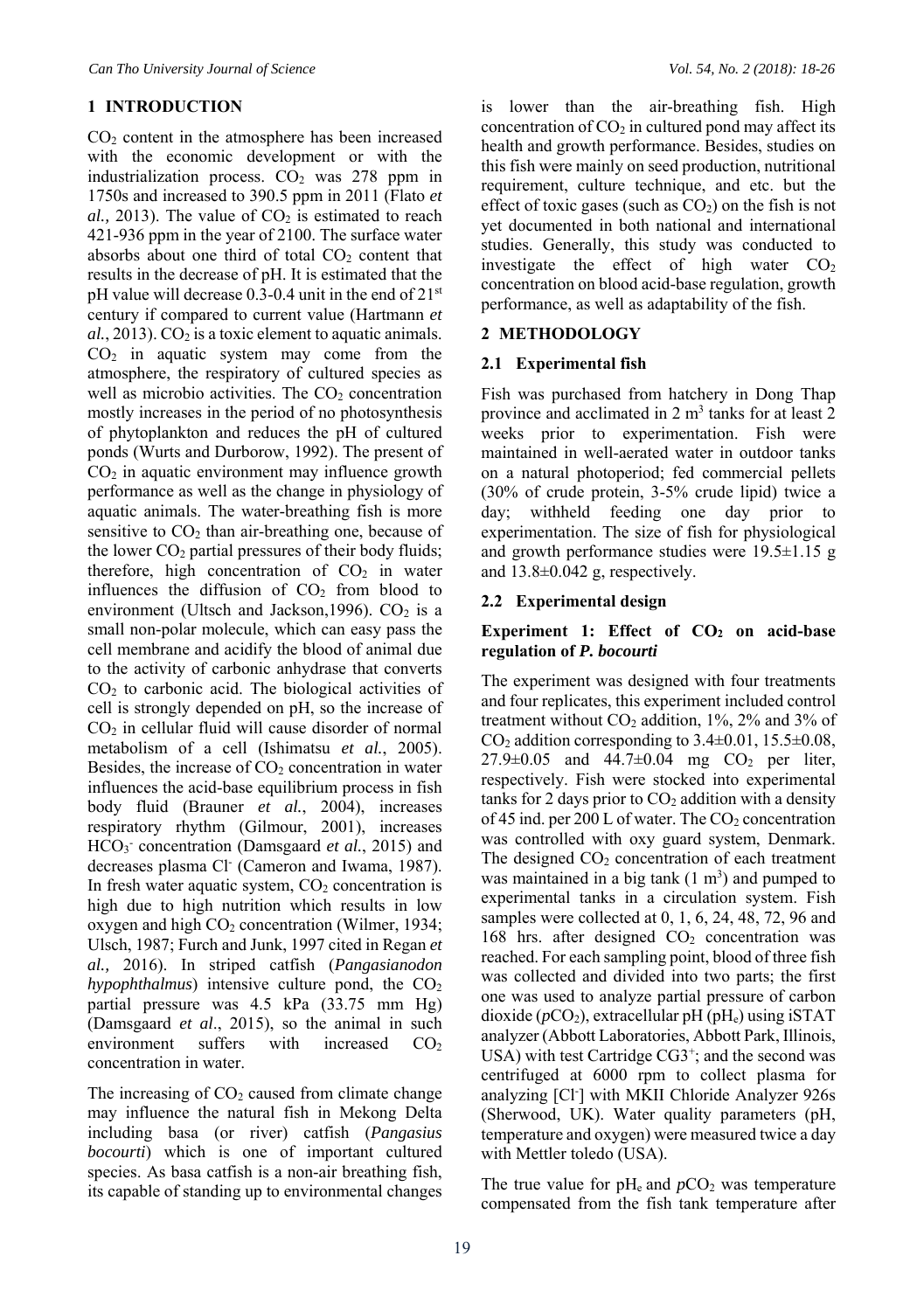measured by iSTAT analyzer, using the equations from  $\text{iSTAT}$  manual. Plasma  $[\text{HCO}_3^-]$  was calculated from Henderson and Hasselbach equation and appropriate  $pK$  and  $CO<sub>2</sub>$  values (Boutilier *et al*., 1985).

 $[HCO<sub>3</sub><sup>-</sup>] = αCO<sub>2</sub>$ . *p*CO<sub>2</sub>. 10<sup>pHe-pK</sup>

#### Experiment 2: Effect of CO<sub>2</sub> on growth **performance and survival of** *P. bocourti*

Experiment included three treatments and three replicates in which control treatment with no  $CO<sub>2</sub>$ addition, and  $1\%$ ,  $2\%$  and  $3\%$  of  $CO<sub>2</sub>$  addition corresponding to 4.31±0.94, 15.5±0.69, 28.5±0.58 and  $43.7\pm1.14$  mg CO<sub>2</sub> per liter, respectively. The duration of experiment was 60 days, and stocking density was 30 ind. per 200 L of water.  $CO<sub>2</sub>$  was added and controlled similarly to experiment 1. Fish was fed twice a day with the amount of 3% of body weight using commercial pellet (30% crude protein and 3-5% crude lipid); and uneaten feed was recorded after 30 minutes of feeding. Water was exchanged weekly with ratio of 30% of total volume. Water quality parameters (pH, temperature and oxygen) were measured twice a day using YSI professional plus (USA). Fish weight was measured at day 0, 30 and 60 after commencing the experiment to evaluate growth parameters such as weight gain (WG), daily weight gain (DWG), specific grow rate (SGR) as well as feed conversion ratio (FCR). Fish survival rate was also calculated in the end of experiment.

# **Investigation parameters**

*Survival rate (%)*=  $\frac{Number\ of\ fish\ harvested} {Number\ of\ fish\ blocked} x\ 100$ 

Weight gain (g): WG=Wt-Wo

Daily weight gain (g/day): DWG=  $\frac{\text{Wt-Wo}}{\text{t}}$ 

| Specific | growth                                             | rate | $(\frac{6}{d}$ ay): |
|----------|----------------------------------------------------|------|---------------------|
|          | $SGR = \frac{\text{Ln}(Wt) - \text{Ln}(Wo)}{X100}$ |      |                     |

Where:  $W_0$ : initial weight (g); Wt: final weight (g); and t: time (day)

| Feed          | conversion                                            |
|---------------|-------------------------------------------------------|
| ratio (FCR)=: | Feed Intake                                           |
|               | Final weight $+$ Weight of mortality - Initial weight |

# **2.3 Statistics**

Mean and standard error was calculated using Microsoft Excel version 2016. The difference among treatments was determined according to oneway ANOVA by Duncan test with SPSS 16.0. A probability (P) value at the 0.05 level was considered as significant. Graphs were made from SigmaPlot 12.5 and Microsoft Excel version 2016.

# **3 RESULTS**

# **3.1 Effect of CO2 on acid-base regulation of** *P. bocourti*

Water temperature and dissolved oxygen during the experimental period varied from 29.3 to 29.6°C and 6.99 to 7.06 mg/L, respectively. pH of treatments decreased with the increase of  $CO<sub>2</sub>$  concentrations and actual  $CO<sub>2</sub>$  concentrations were almost similar to the designed treatment levels (Table 1).

| <b>Treatments</b>  |               | Control         | 1% CO2          | $2\%$ CO <sub>2</sub> | $3\%$ CO <sub>2</sub> |
|--------------------|---------------|-----------------|-----------------|-----------------------|-----------------------|
| Tem. $(^{\circ}C)$ |               | $29.6 \pm 0.07$ | $29.5 \pm 0.15$ | $29.6 \pm 0.08$       | $29.3 \pm 0.07$       |
| Oxygen $(mg/L)$    |               | $7.00 \pm 0.03$ | $7.06 \pm 0.01$ | $6.99 \pm 0.04$       | $7.06 \pm 0.02$       |
| pH                 |               | $7.26 \pm 0.03$ | $6.98\pm0.01$   | $6.62\pm0.03$         | $6.39\pm0.05$         |
| CO <sub>2</sub>    | (mg/L)        | $3.42\pm0.01$   | $15.5 \pm 0.08$ | $27.9 \pm 0.05$       | $44.7 \pm 0.04$       |
|                    | $\frac{0}{0}$ | $0.24 \pm 0.00$ | $1.00 \pm 0.00$ | $1.99 \pm 0.00$       | $3.01 \pm 0.01$       |

**Table 1: Water quality parameters of acid-base regulation experiment** 

# *3.1.1 Effect of CO2 on pHe of P. bocourti*

The results showed that the  $pH_e$  of all treatments decreased after 1 hour of  $CO<sub>2</sub>$  exposure (Fig. 1 and Fig. 3A). The  $pH_e$  of control treatment was 7.51±0.01, but the pHe was 7.26±0.08 and 7.28 $\pm$ 0.02 in 2% and 3%  $CO<sub>2</sub>$  treatments, respectively. The  $pH_e$  of high  $CO_2$  treatments was significantly lower than that of the control and 1%

 $CO<sub>2</sub>$  treatments (p<0.05). After 6 hrs. of  $CO<sub>2</sub>$ exposure, the  $pH_e$  of  $CO_2$  exposure treatments was recovered and approached to the pH<sub>e</sub> of control treatment at 24 hrs. At 48 and 168 hrs., the pH<sub>e</sub> of  $CO<sub>2</sub>$  exposure treatments was higher than that of control treatment, but there was no significant difference among the treatments (p>0.05).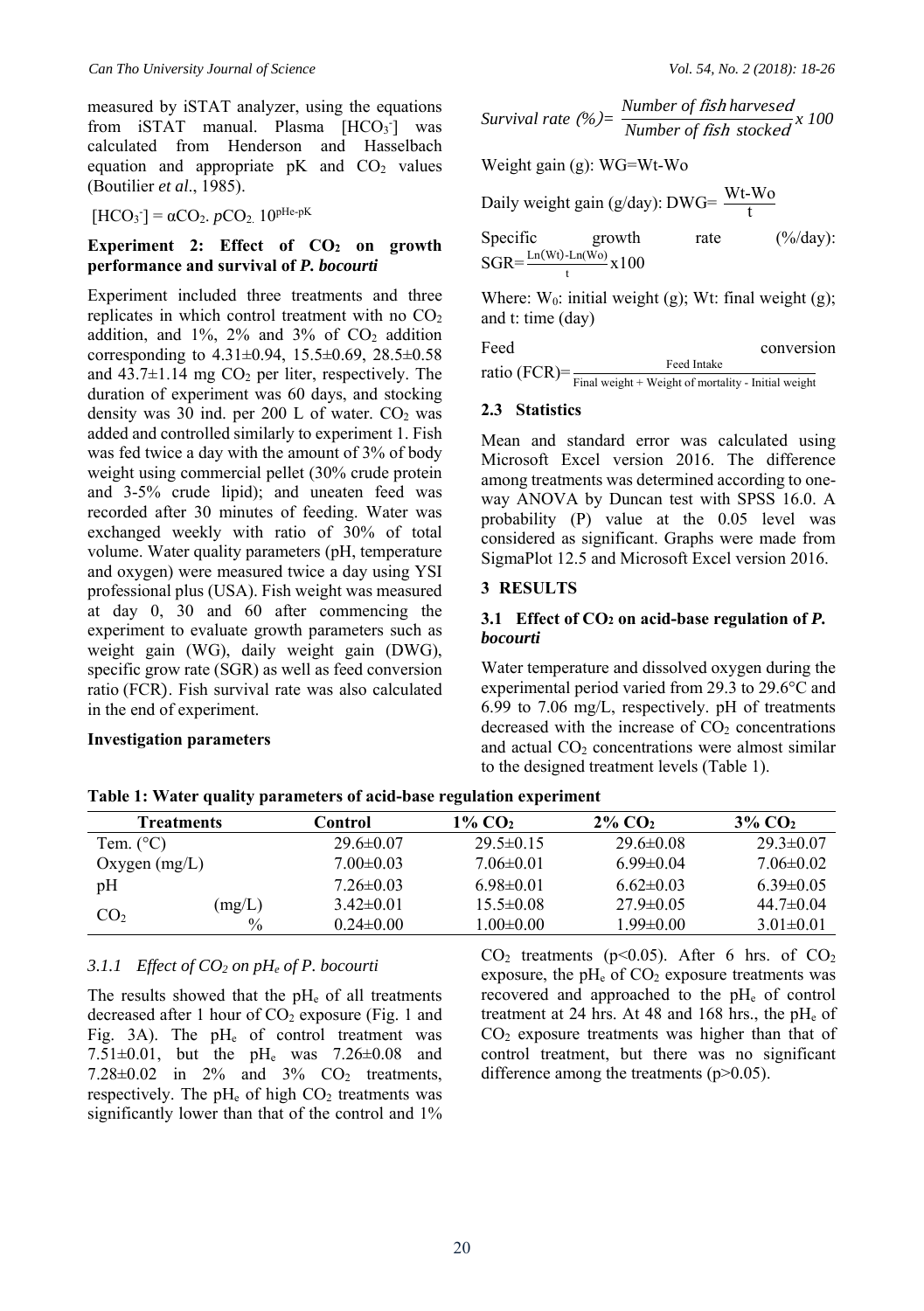

Fig. 1: Change of pH<sub>e</sub> of P. bocourti exposed to different CO<sub>2</sub> concentrations

*Asterisk (\*) shows the significant difference (p<0.05) among control and CO2 treatments in a sampling period* 

# *3.1.2 Effect of CO2 on pCO2 in blood of P. bocourti*

The analyzed result showed that  $pCO_2$  in fish blood of exposure treatments significantly increased if compared to that of control treatment (Fig. 2). At the sampling point of 1 and 6 hrs., the  $pCO<sub>2</sub>$  values of  $3\%$  CO<sub>2</sub> exposure fish were significantly increased faster than other treatments ( $p<0.05$ ). During the experimental period from 24 to 168 hrs., the  $pCO<sub>2</sub>$  values of fish in exposure treatments were high and significantly different to control treatment ( $p$ <0.05). At sampling point of 168 hrs., the  $pCO_2$  value of 3%  $CO<sub>2</sub>$  treatment was 2.7 times as high as the control, and the  $pCO_2$  of 1%, 2% and 3% treatments was 10.4±0.91; 11.3±0.25 and 20.7±1.35 mmHg, respectively. The  $pCO_2$  values of 1% and 2%  $CO_2$  exposure treatments changed lightly, but no significant difference between these was found  $(p>0.05)$ .



Fig. 2: Change of pCO<sub>2</sub> of *P. bocourti* exposed to different CO<sub>2</sub> concentrations

*Asterisk (\*) shows the significant difference (p<0.05) between control and CO2 exposed fish in a sampling period*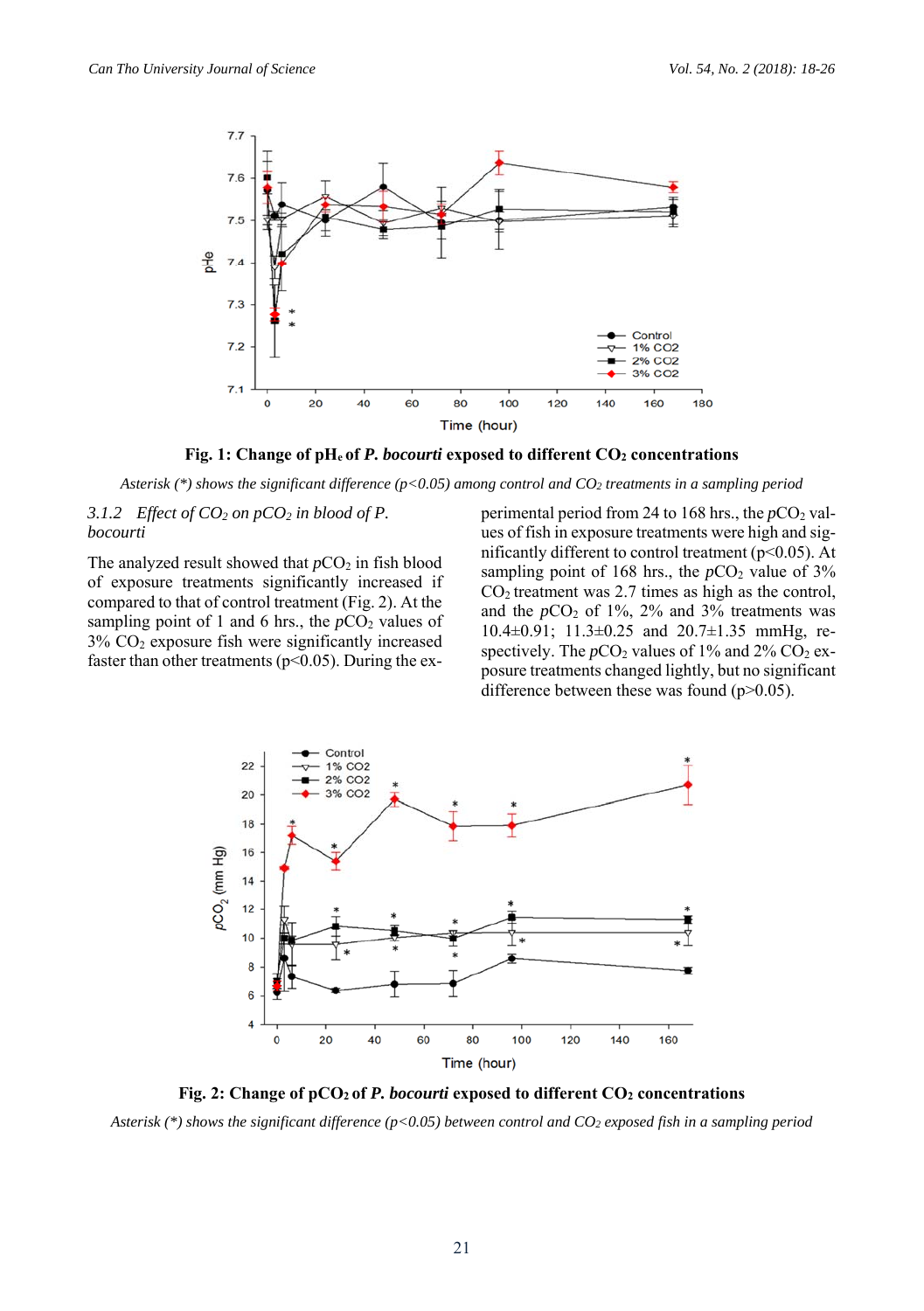#### 3.1.3 *Effect of CO<sub>2</sub> exposure on plasma [HCO<sub>3</sub><sup>-</sup>]</sub> of P. bocourti*

The varies of  $[HCO<sub>3</sub>$ <sup>-</sup>] of  $CO<sub>2</sub>$  exposure treatments were similar to that of  $pCO<sub>2</sub>$ . In the period of 24 and 168 hrs.,  $[HCO_3]$  of all  $CO_2$  exposure treatments was significantly higher than that of the control treatment ( $p$ <0.05). The concentration of  $HCO_3$ <sup>-</sup> plasma of control and  $3\%$  CO<sub>2</sub> treatments at 0 hr. was 6.76±0.68 mM and 7.00±0.35 mM, respectively. At the sampling of  $168$  hrs.,  $[HCO_3^-]$  of  $3\%$  $CO<sub>2</sub>$  treatment (22.2 $\pm$ 1.16 mM) was significantly higher than that of the control treatment (6.96 $\pm$ 0.14 mM). There was no significant difference between the  $[HCO_3^-]$  in plasma of 1% and 2%  $CO_2$  treatments (Fig. 3B). Therefore, the acid-base regulation of *P. bocourti* was significantly affected by CO<sub>2</sub> exposure (Fig. 3A).

# *3.1.4 Effect of CO2 exposure on plasma [Cl- ] of P. bocourti*

The change of  $[Cl<sup>-</sup>]$  was different from  $[HCO<sub>3</sub><sup>-</sup>]$ ;  $[Cl<sup>-</sup>]$ ] of  $CO<sub>2</sub>$  exposure treatments significantly decreased, compared to that of the control treatment in the period of 48 and 168 hrs. (Fig. 4). The concentrations of ion Cl· of  $2\%$  and  $3\%$  CO<sub>2</sub> treatments were  $92.6 \pm 1.83$  and  $92.0 \pm 3.7$  mM, respectively, while that value of the control treatment was  $101\pm1.21$  mM at 48 hrs. At 168 hrs. after exposure, [Cl<sup>-</sup>] of high CO<sub>2</sub> concentration treatments (2 and 3%) was 92.9±0.66 and 88.6±1.63 mM, respectively; the values were significantly different from that of the control treatment ( $p<0.05$ ). No significant difference was found in other sampling periods  $(p<0.05)$ .



Fig. 3: Davenport diagram (A), plasma [HCO<sub>3</sub><sup>-</sup>] (B) of *P. bocourti* exposed to different CO<sub>2</sub> concentration *Asterisk (\*) shows the significant difference (p<0.05) among control and exposure treatments in a sampling period*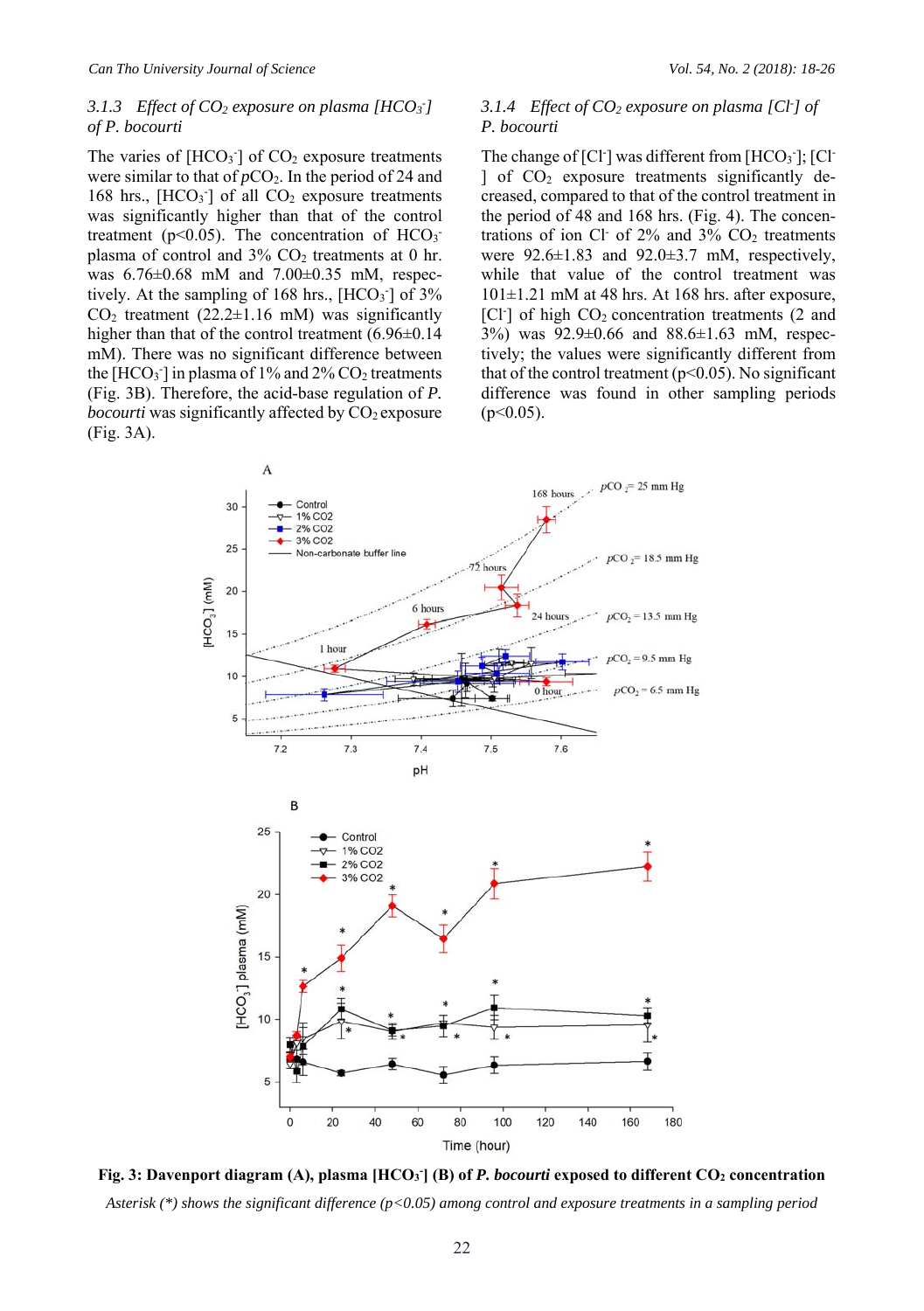

Fig. 4: Change of blood [Cl<sup>-</sup>] of *P. bocourti* exposed to different CO<sub>2</sub> concentrations

*Different letters (a, b, c) in a sampling period showed a significant difference (p<0.05)* 

# **3.2 Effect of CO2 exposure on** *P. bocourti* **growth performance**

Environmental parameters of this experiment are shown in Table 2. Water temperature and dissolved oxygen varied between 27.4-27.7°C and 7.05-7.23 mg/L, respectively. Water pH of treatments decreased with the increase of  $CO<sub>2</sub>$  concentrations. The pH values and the actual  $CO<sub>2</sub>$  concentrations of experiments are shown in Table 2.

|  | Table 2: Environmental parameters of growth performance experiment |  |  |
|--|--------------------------------------------------------------------|--|--|
|  |                                                                    |  |  |

| <b>Treatment</b>          |               | Control         | $1\%$ CO <sub>2</sub> | $2\%$ CO <sub>2</sub> | $3\%$ CO <sub>2</sub> |
|---------------------------|---------------|-----------------|-----------------------|-----------------------|-----------------------|
| Temperature $(^{\circ}C)$ |               | $27.7 \pm 0.56$ | $27.4 \pm 0.55$       | $27.6 \pm 0.50$       | $27.7 \pm 0.38$       |
| Oxygen $(mg/L)$           |               | $7.23 \pm 0.32$ | $7.09 \pm 0.32$       | $7.13 \pm 0.22$       | $7.05 \pm 0.28$       |
| pH                        |               | $7.18\pm0.29$   | $6.87\pm0.28$         | $6.65 \pm 0.33$       | $6.41\pm0.47$         |
| CO <sub>2</sub>           | (mg/L)        | $4.31\pm0.94$   | $15.5 \pm 0.69$       | $28.3 \pm 0.58$       | $43.7\pm1.14$         |
|                           | $\frac{0}{0}$ | $0.28 \pm 0.06$ | 1.00±0.00             | $2.00\pm0.00$         | $3.00 \pm 0.00$       |

#### *3.2.1 Growth performance*

 The results showed that after 30 days of rearing, the WG of control treatment  $(25.2 \text{ g})$  was significantly higher than that of 1%, 2% and 3%  $CO<sub>2</sub>$  treatments (p<0.05). No difference was found among exposure treatments ( $p > 0.05$ ) (Table 3). At the  $60<sup>th</sup>$ day, the WG values of *P. bocourti* at CO<sub>2</sub> exposure treatments were significantly lower than those of control treatment, and the differences were found among all treatments ( $p$ <0.05). The WG values of control and  $3\%$  CO<sub>2</sub> treatment were highly different (Table 3).

After 30 days and 60 days of expriment, SGR and DWG of fish at  $CO<sub>2</sub>$  exposed treatments decreased with the increase of  $CO<sub>2</sub>$  concentrations, and were significantly different to those of the control treatment (Table 3). After 60 days, SGR and DWG of control treatment were 2.92±0.03 %/day and  $1.10\pm0.01$  g/day while those values of  $3\%$  CO<sub>2</sub> treatment were 2.60±0.02 %/day and 0.87±0.01 g/day, respectively.

| Table 3: WG, SGR and DWG of P. bocourti exposed to different CO <sub>2</sub> concentrations |  |  |
|---------------------------------------------------------------------------------------------|--|--|
|---------------------------------------------------------------------------------------------|--|--|

| Treatment             | WG30(g)                      | DWG30 $(g/day)$ SGR30 $(\frac{6}{day})$ |                              | WG60(g)                         | DWG60<br>(g/day)             | SGR <sub>60</sub><br>$(\frac{6}{dav})$ |
|-----------------------|------------------------------|-----------------------------------------|------------------------------|---------------------------------|------------------------------|----------------------------------------|
| Control               | $25.2 \pm 0.77$ <sup>a</sup> | $0.84 \pm 0.03$ <sup>a</sup>            | $3.46 \pm 0.08^{\circ}$      | $65.8 \pm 0.74$ <sup>a</sup>    | $1.10 \pm 0.01$ <sup>a</sup> | $2.92 \pm 0.03^{\text{a}}$             |
| $1\%$ CO <sub>2</sub> | $20.2 \pm 0.41^{\rm b}$      | $0.67 \pm 0.01^{\rm b}$                 | 3.00 $\pm$ 0.04 <sup>b</sup> | $61.1 \pm 1.41^b$               | $1.02+0.02b$                 | $2.81 \pm 0.03^b$                      |
| $2\%$ CO <sub>2</sub> | $20.1 \pm 0.33^b$            | $0.67 \pm 0.01^{\circ}$                 | $3.00 \pm 0.03^b$            | 56.6 $\pm$ 0.43 $\rm{^{\circ}}$ | $0.94 \pm 0.01$ °            | $2.72 \pm 0.01$ °                      |
| $3\%$ CO <sub>2</sub> | $19.3 \pm 0.08^{\rm b}$      | $0.64 \pm 0.00^b$                       | $2.91 \pm 0.01^{\circ}$      | $52.3 \pm 0.73$ <sup>d</sup>    | $0.87 \pm 0.01$ <sup>d</sup> | $2.60 \pm 0.02$ <sup>d</sup>           |

*Values are expressed as mean±SE. Different letters (a, b, c) in the columns signify a significant difference (p<0.05)*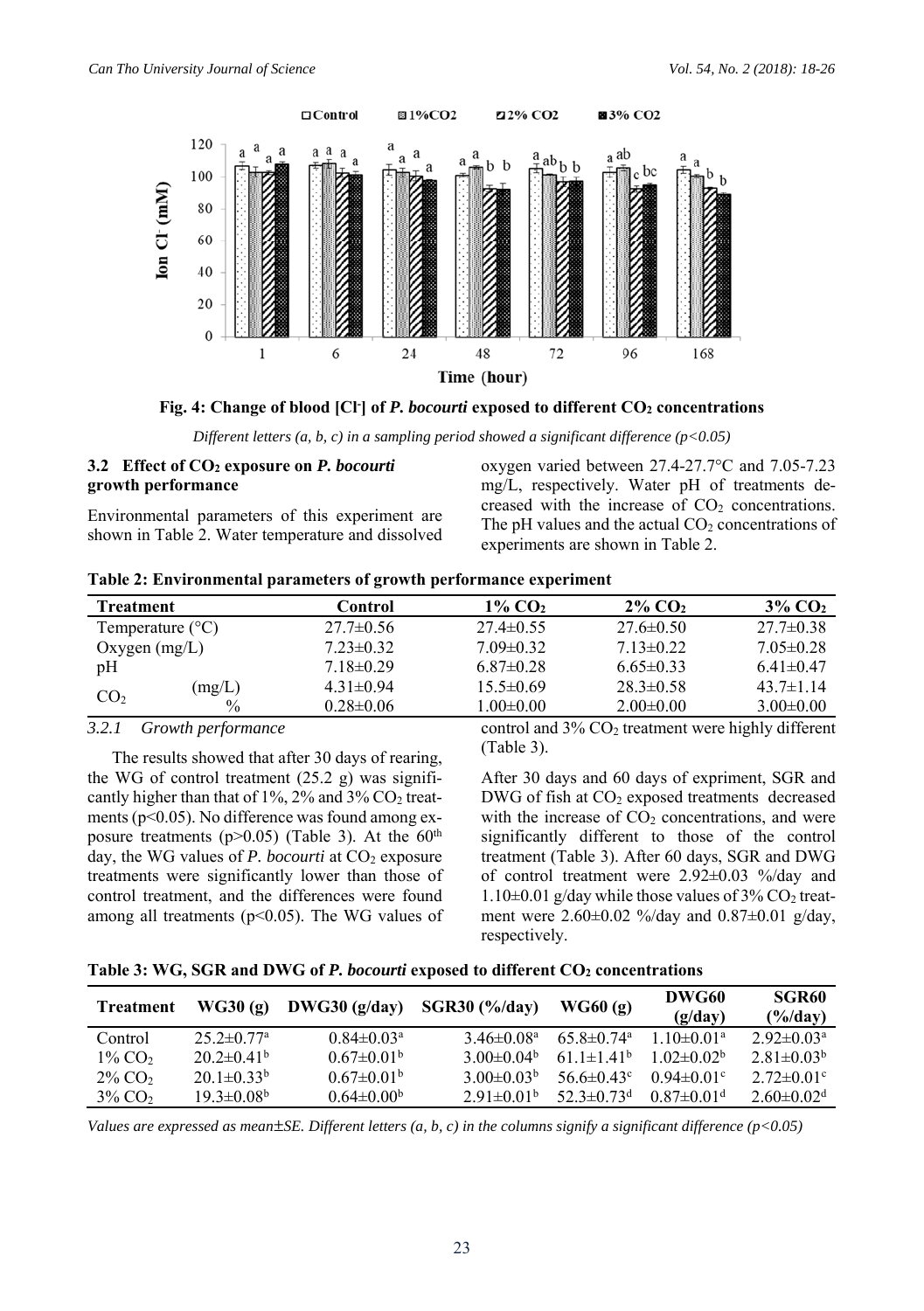#### *3.2.2 FCR and feed intake (FI)*

FCR and FI increased with the increase of  $CO<sub>2</sub>$  concentration. After 30 days, the FCR of control treatment  $(0.92\pm0.03)$  was significantly lower than that of  $1\%$  CO<sub>2</sub> (1.13±0.03),  $2\%$  CO<sub>2</sub> (1.16±0.02), and  $3\%$  CO<sub>2</sub> (1.24 $\pm$ 0.01) exposed treatment (Fig. 5A). The feed intake of control treatment and  $3\%$  CO<sub>2</sub> treatment was 2.93 % and 3.35%, respectively (Fig. 5B). After 60 days, FCR and FI of  $CO<sub>2</sub>$  exposed treatments were significantly higher than the control treatment ( $p<0.05$ ). FCR of the control and 3% CO<sub>2</sub> treatment was  $1.07\pm0.01$  and  $1.38\pm0.01$ , respectively.



**Fig. 5: FCR (A) and FI% (B) of** *P. bocourti* **exposed to different CO2 concentrations at 30 and 60 days** 

*Different letters (a, b, c) in a sampling period signify a significant difference (p<0.05)* 

#### *3.2.3 Survival rate*

The survival rate of fish at day 60 decreased with the increase of CO<sub>2</sub> concentrations. Survival rate of 3%



 $CO<sub>2</sub>$  treatment (83.3%) was significantly lower than that of the control treatment  $(98.9\%) (p<0.05)$ (Fig .6).



*Different letters (a, b, c) in a sampling period showed a significant difference (p<0.05).*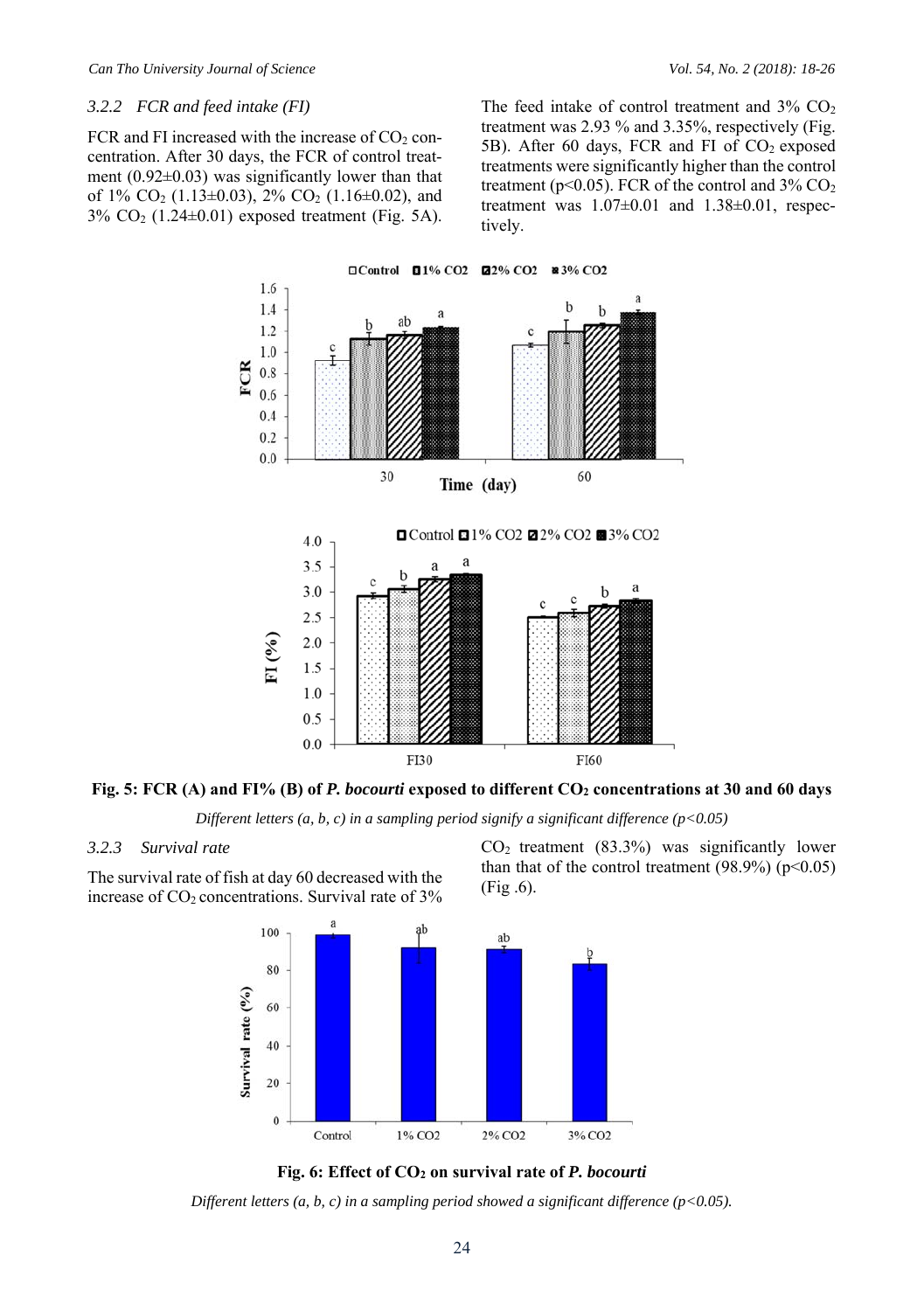#### **4 DISCUSSIONS**

#### **4.1 Acid-base regulation**

The results of the study showed that  $pH_e$  of fish exposed to  $CO<sub>2</sub>$  decreased at the beginning of experiment (1 and 6 hrs). It means that the blood of fish was acidified (Fig. 3A) leading to the acid-base regulation in the blood of fish was influenced. The plasma pH in this experiment was regulated after 24 hours for the exposed groups because of increased bicarbonate plasma concentration (Fig 3B). The  $CO<sub>2</sub>$  exposed fish could accumulate more [HCO<sub>3</sub><sup>-</sup>] to neutralize the acid ion in blood (Heisler, 1986). The accumulation of  $[HCO<sub>3</sub>$ <sup>-</sup>] is indicated by the increase of the blood ions after  $CO<sub>2</sub>$  exposure. This might result in the increase of  $pH_e$  in the period of 24 and 168 hours. The increase of  $pH<sub>e</sub>$  was also described in *Salmo salar* which exposed to CO<sub>2</sub> at the concentration of 1.3 mg/L (control); 10.6; 26 and 44 mg/L; the result of this study showed that the  $pH_e$  of fish exposed to 26 and 44 mg/L  $CO<sub>2</sub>$  increased from 1 to 41 days of exposure (Fivelstad *et al*., 1998). Dimberg and Høglund (1987) stated that bicarbonate concentration in freshwater was much higher than that in marine water so the increase of  $pH_e$  of high  $CO<sub>2</sub>$  exposed fish may be acclimated character of freshwater fish.

The study of Petochi *et al*. (2011) also showed the similar results, the blood pH of seabass increased after 3 hrs. of  $CO<sub>2</sub>$  exposure at the concentration of 15-20, 30-35 and 50-55 mg  $CO<sub>2</sub>/L$  due to the increase of  $[HCO<sub>3</sub>$ <sup>-</sup>] but the difference was not considerable. However, the pHe of 30-35 and 50-55 mg/L treatments was significantly higher than that of control. In addition,  $pCO_2$  concentration increased with the increase of  $CO<sub>2</sub>$  in water environment. The  $pCO<sub>2</sub>$ and  $[HCO<sub>3</sub>$ <sup>-</sup>] of  $CO<sub>2</sub>$  exposed fish increased in most of fish species, but the acid-base regulation was different from species to species. Some studies indicated that the pH of some species did not increase, whereas it decreased in  $CO<sub>2</sub>$  exposed fish such as, armoured catfish and striped catfish (Brauner *et al*., 2004 and Damsgaard *et al*., 2015). Basa catfish and other species control acid-base balance of blood by accumulating ion HCO<sub>3</sub>. For instance, the concentration of  $HCO<sub>3</sub>$  of sea bass blood increased with CO2 concentration exposure (Petochi *et al.*, 2011), striped catfish also showed the similar results in the study of Damsgaard *et al.* (2015). The result of current study shows that the concentration of Cl decreased during  $CO<sub>2</sub>$  exposure, it may due to the Cl<sup>-</sup> /HCO<sub>3</sub> ion exchange mechanism (Cameron and Iwama, 1987). The uptake of bicarbonate-equivalent ions from the water was accompanied by a net release of [Cl- ], suggesting a 75% contribution of the Cl<sup>-</sup>/HCO<sub>3</sub><sup>-</sup> exchange mechanism (Fivelstad, 2013). Fivelstad (2013) stated that to respond to  $pCO_2$  increase in blood, fish had to accumulate many ion  $[HCO<sub>3</sub>$ <sup>-</sup>] and 1 mM  $[HCO<sub>3</sub>$ <sup>-</sup>] increase would correspond to 1 mM [Cl<sup>-</sup>] decrease. The author also indicated that there were correlations of water  $CO<sub>2</sub>$  concentration and  $[HCO<sub>3</sub>$ <sup>-</sup>] and [Cl<sup>-</sup>], the results of basa catfish of this study were also similar.

# **4.2 Growth performance**

The results showed that growth performance of fish was considerably affected by  $CO<sub>2</sub>$  concentration. The present of  $CO<sub>2</sub>$  resulted in low weight gain, DWG and SGR of basa catfish after 60 days of exposure at the concentration of  $1\%$  CO<sub>2</sub>,  $2\%$  CO<sub>2</sub> and 3% CO2. Besides, physiological parameter (*p*CO2 and [HCO<sub>3</sub><sup>-</sup>]) changed just after exposure and lasted to the end of experiment. The lower growth performance might result from acid-base regulation process, which utilizes energy (Evans *et al*., 1999). The effect of  $CO<sub>2</sub>$  on growth performance of basa catfish was similar to that of turbot (*Scophthalmus maximus*), the weight gain and SGR of turbot exposed to 26 and 42 mg/L  $CO<sub>2</sub>$  was low if compared with that of fish exposed to 5 mg/L (Stiller *et al.,* 2015); in addition, this authors also indicated that the utilizing of accumulated protein was 3 times as high as that of control fish. Stiller *et al.* (2015) concluded that the slow growth rate was due to the reduction of feed intake and the increase reliance on protein as a fuel source. The effect of  $CO<sub>2</sub>$  on fish was also similar to salmon (*Salmo salar L.*) (Fivelstad *et al*., 2015) and mykiss (*Oncorhynchus mykiss*) (Hafs *et al*., 2012). Fivelstad *et al*. (2015) stated that the relationship of CO2 concentration and SGR was second order equation. At low  $CO<sub>2</sub>$  concentration (15-20 mg/L), the SGR of salmon was slightly decrease. However, when the concentration of  $CO<sub>2</sub>$  was higher than 20 mg/L, the SGR of exposed fish was noticeably decreased. The FCR and FI of basa catfish of  $CO<sub>2</sub>$  exposed treatments were significantly higher than those of control treatment (Fig 5A and 5B). This indicated that exposed fish utilized more feed compare to the control but the lower growth was obtained. The high FCR of exposed fish might result from low metabolize rate or the fish had to use energy for responding to bad environmental condition.

The survival rate of basa catfish in this experiment was significantly affected by the increase of  $CO<sub>2</sub>$ concentration. The survival rate was lower in exposed treatments which indicated that the survival rate considerably decreased when prolonging exposure  $CO<sub>2</sub>$  duration. This result was similar to the study of Fivelstad *et al.* (1998), i.e. mortality of salmon in the medium and high  $CO<sub>2</sub>$  groups (12 and 20 mmHg) were increased if compared to control treatment, 1.1% and 4.3%, respectively.